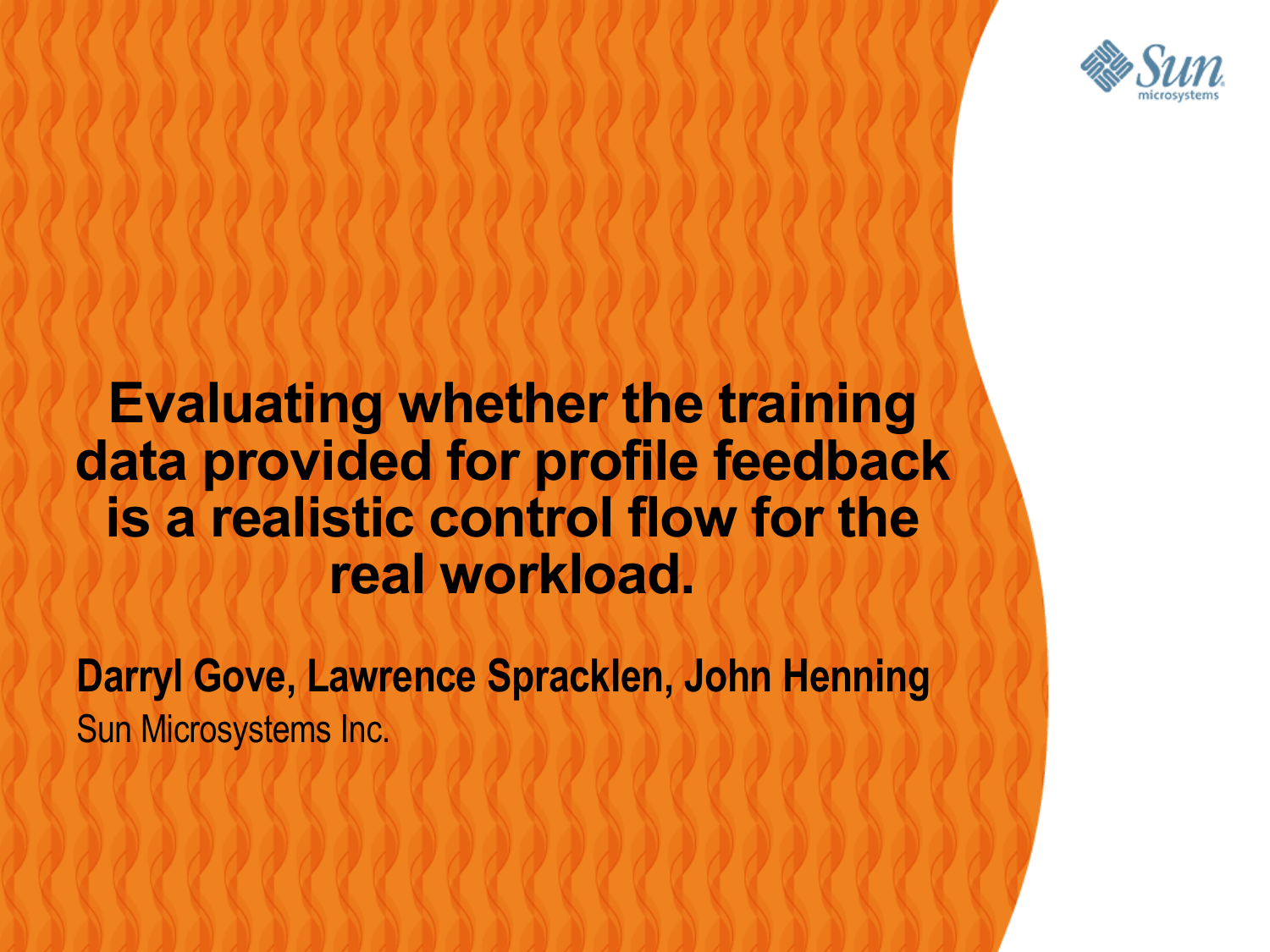

#### **Outline**

- The trouble with feedback
- Correspondence Values
- Coverage
- Concluding remarks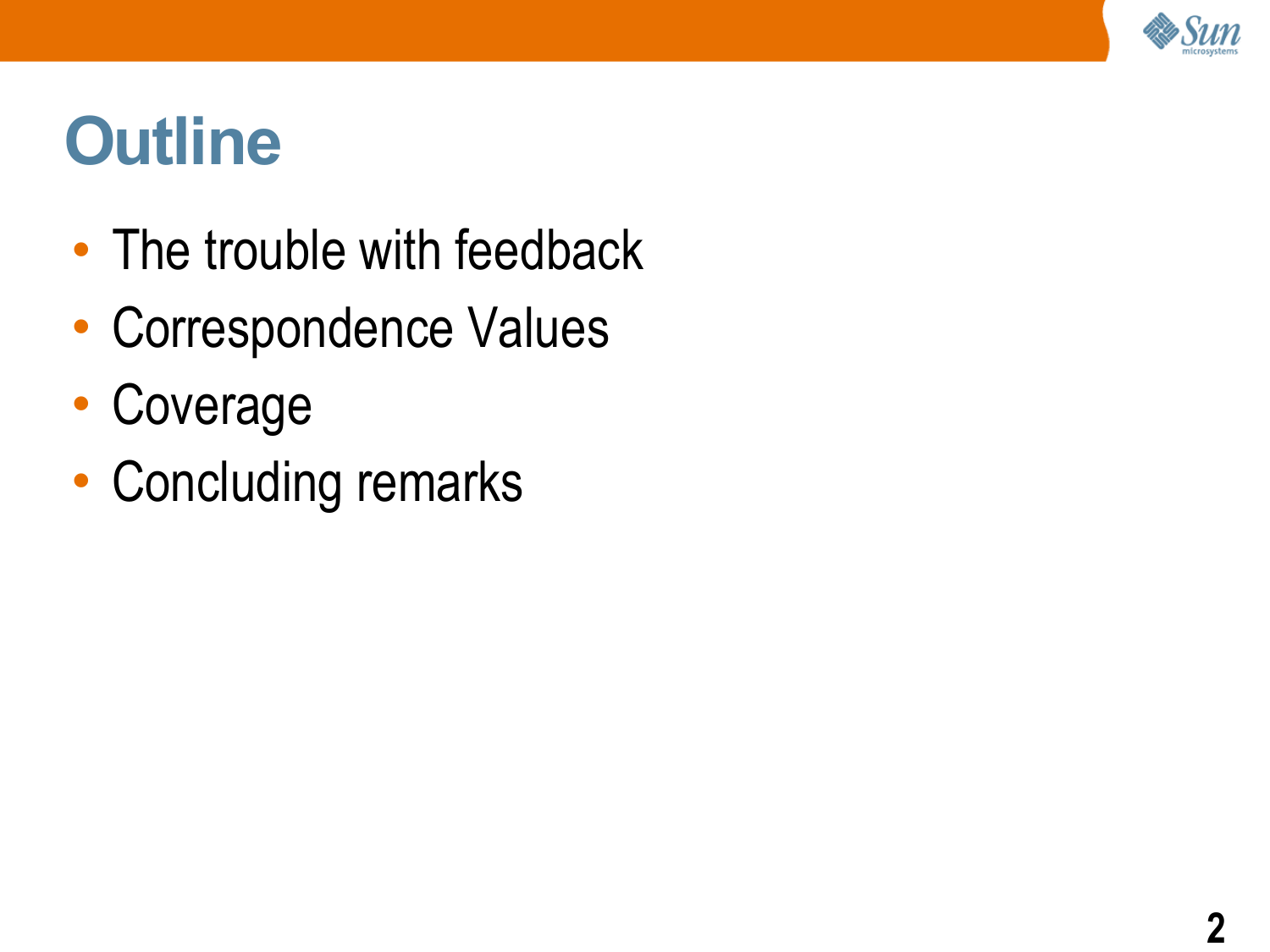

### **The trouble with feedback**

- Profile feedback uses a training run of the code
- At minimum improves decisions about:
	- > Basic block layout
	- > Inlining of routines
- But....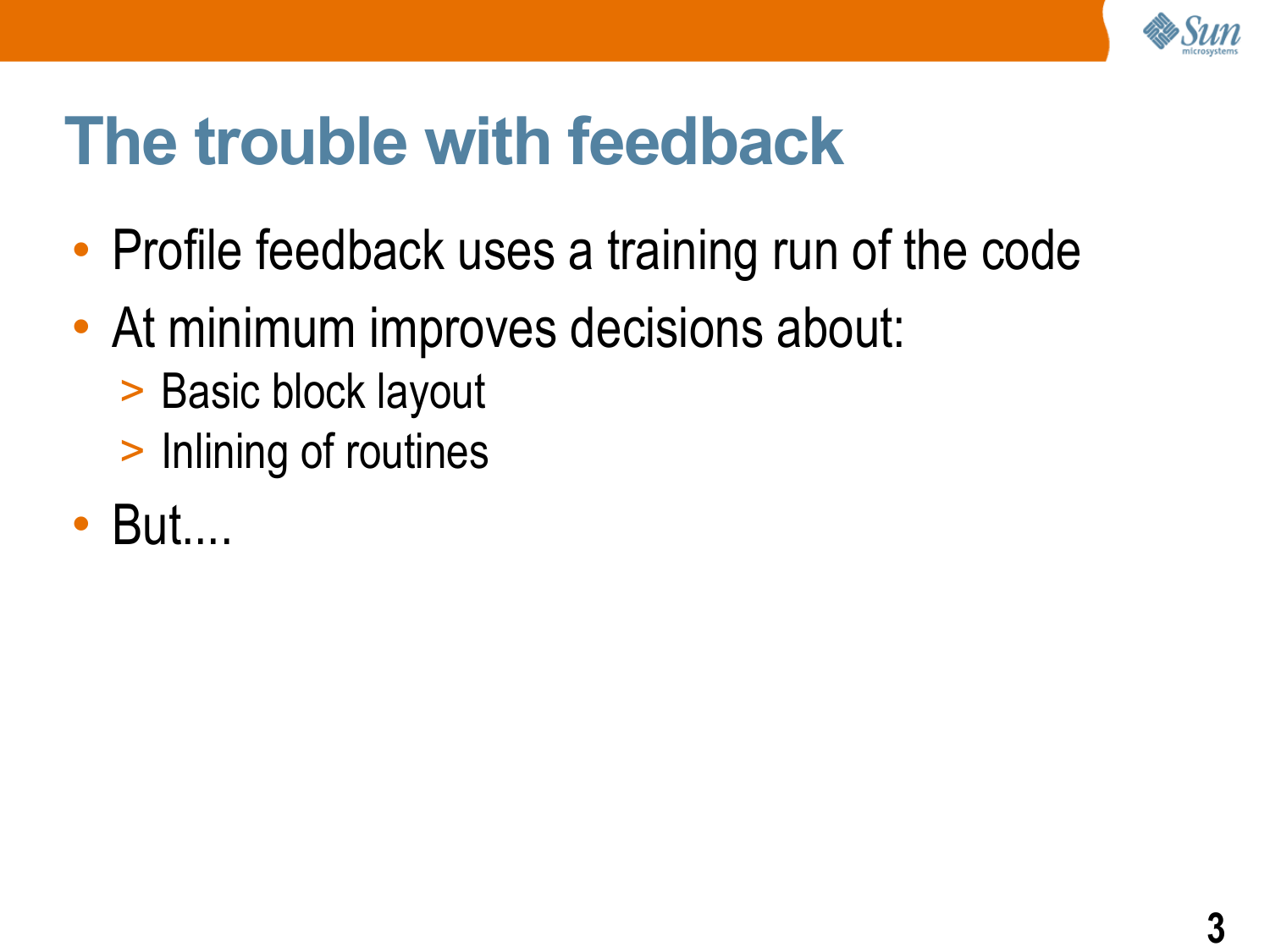

# **The trouble with feedback**

- Profile feedback uses a training run of the code
- At minimum improves decisions about:
	- > Basic block layout
	- > Inlining of routines
- But....
	- > It takes twice as long to build
	- > Requires 'representative' training data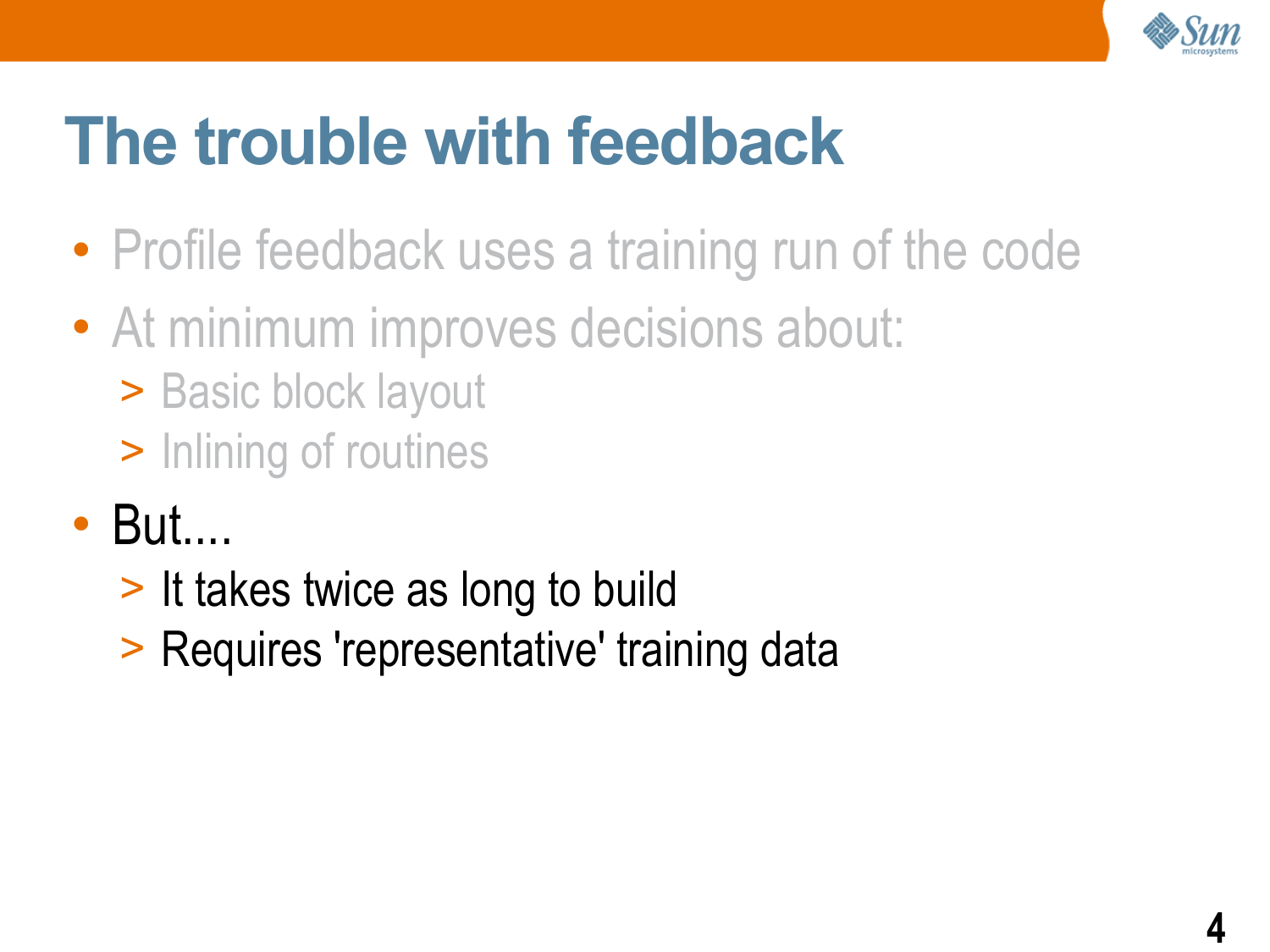

# **The trouble with feedback**

- Profile feedback uses a training run of the code
- At minimum improves decisions about:
	- > Basic block layout
	- > Inlining of routines
- But....
	- > It takes twice as long to build
	- > Requires representative training data

**But what does this really mean?**

**Out of scope**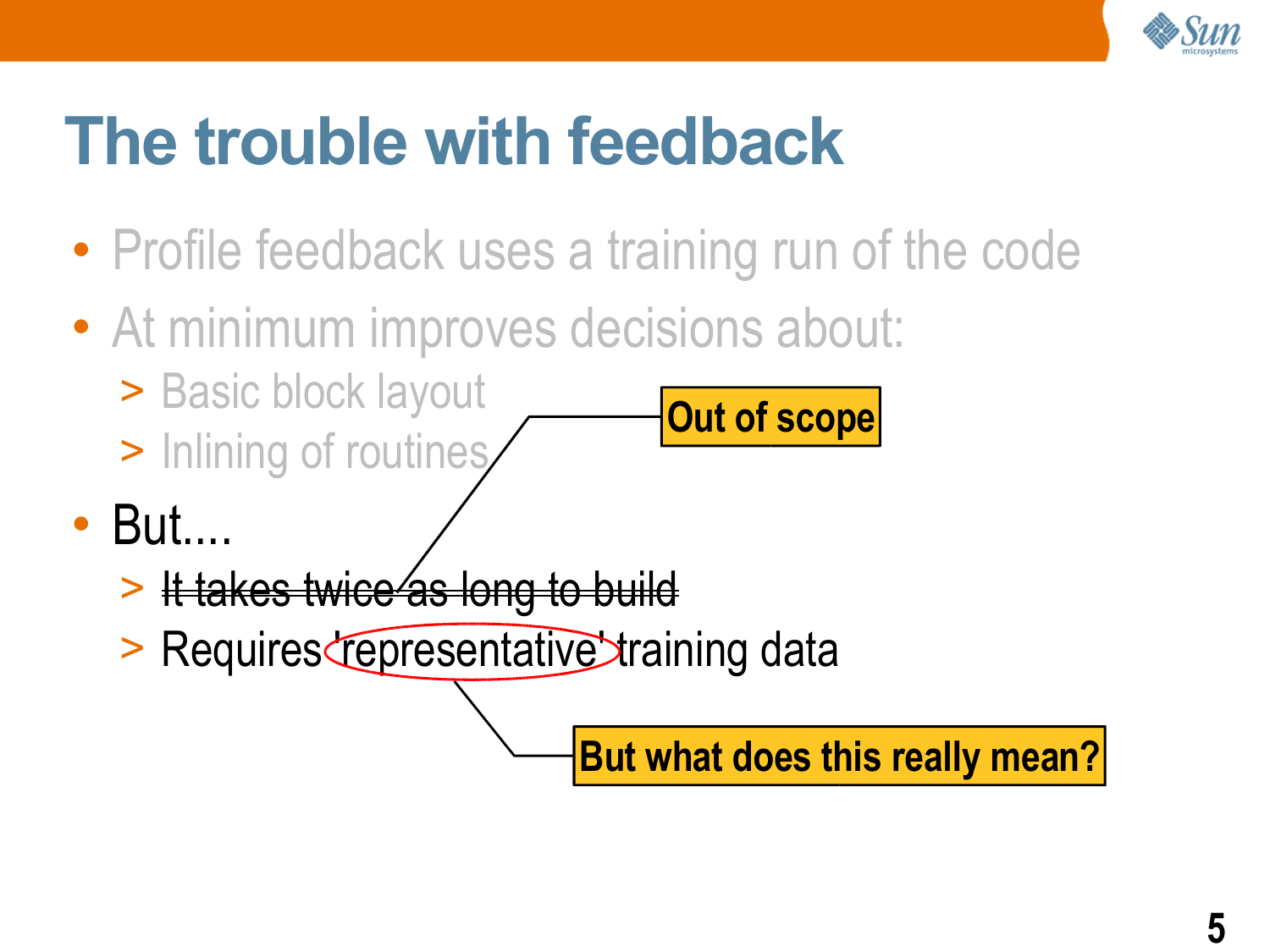

#### **Method**

- Using SPEC CPU2000 benchmark suite
- Checking to see how well the training workloads match the reference workloads
- Benchmarks compiled with low optimisation
- Instrumented to gather data on basic block counts and whether particular branches are taken or not
- Multiple training (or reference) datasets added together to give a single training (or reference) workload.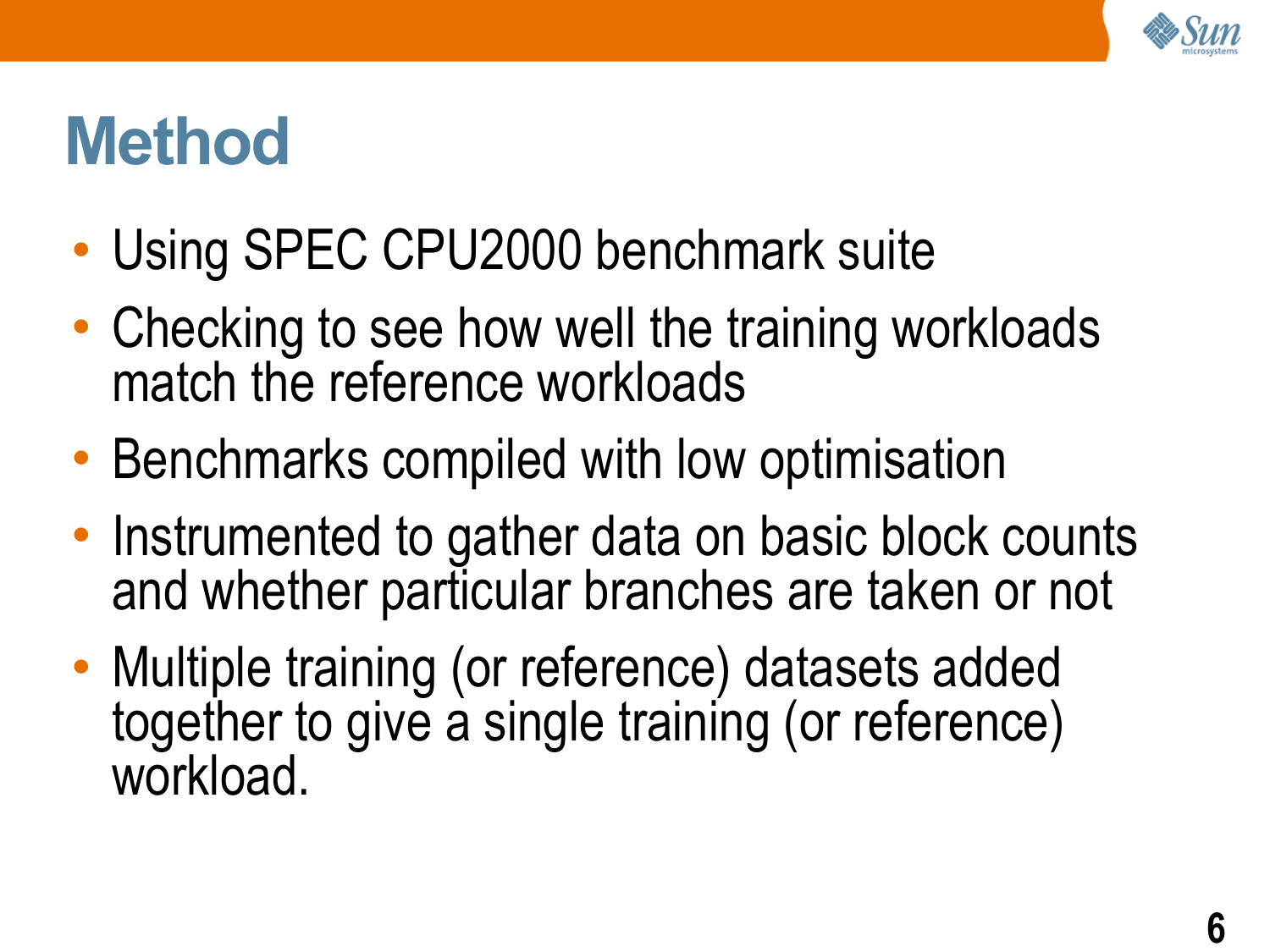

### **What can't be used**

- For SPEC CPU profile is used on multiple platforms
- Each platform may do different optimisations
- So performance cannot be used as a test for representative data sets
- If Platform A gets faster with profile feedback it does not imply that Platform B also will.
- And similarly if Platform A derives no benefit.
- So metrics have to be derived from platform agnostic metrics (if possible)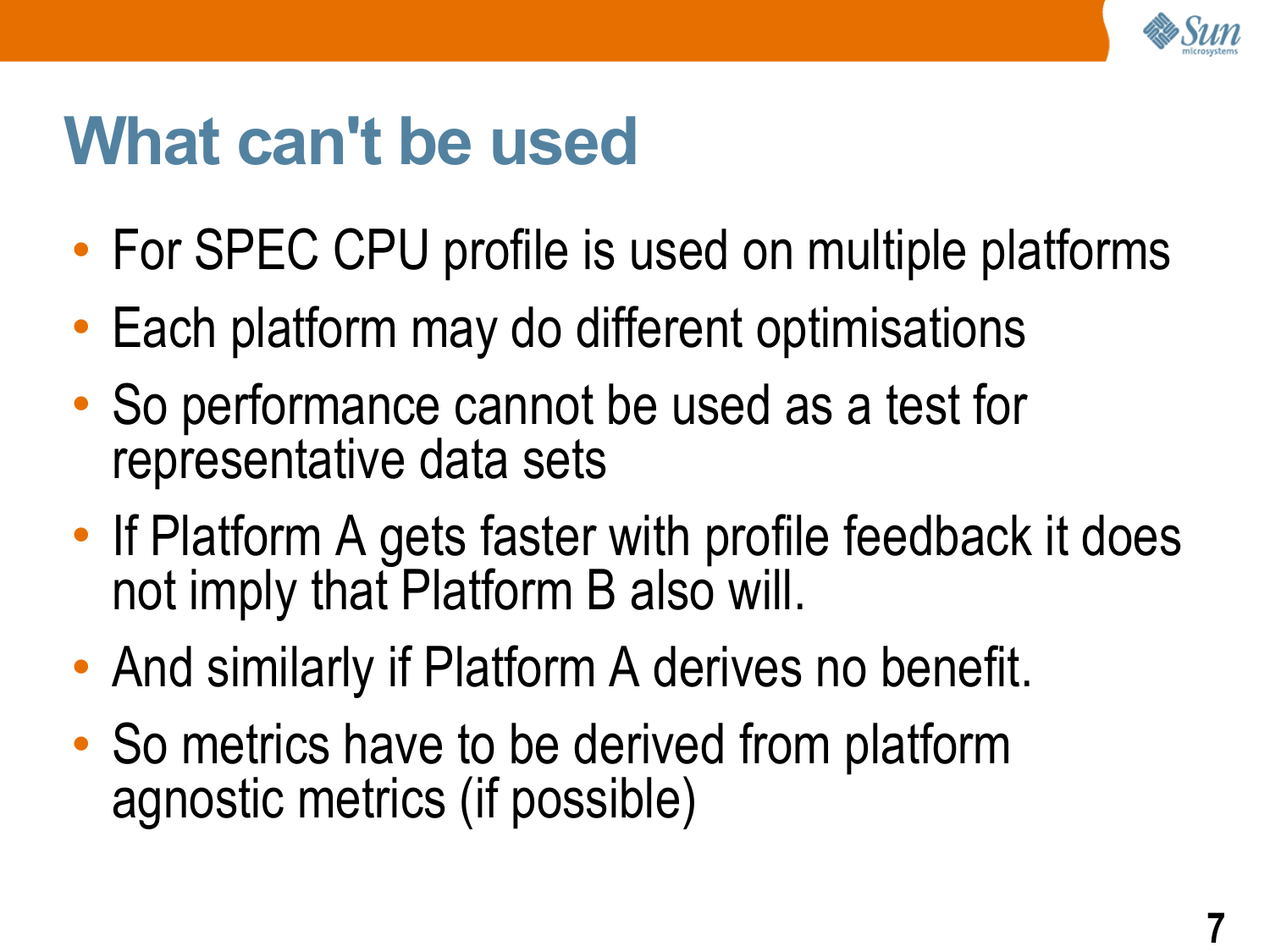

# **Static and dynamic branches**

- A **static branch** is a branch instruction that exists in the code.
- A **dynamic branch** is one that occurs at runtime.
- Hence one static branch can contribute many dynamic branches.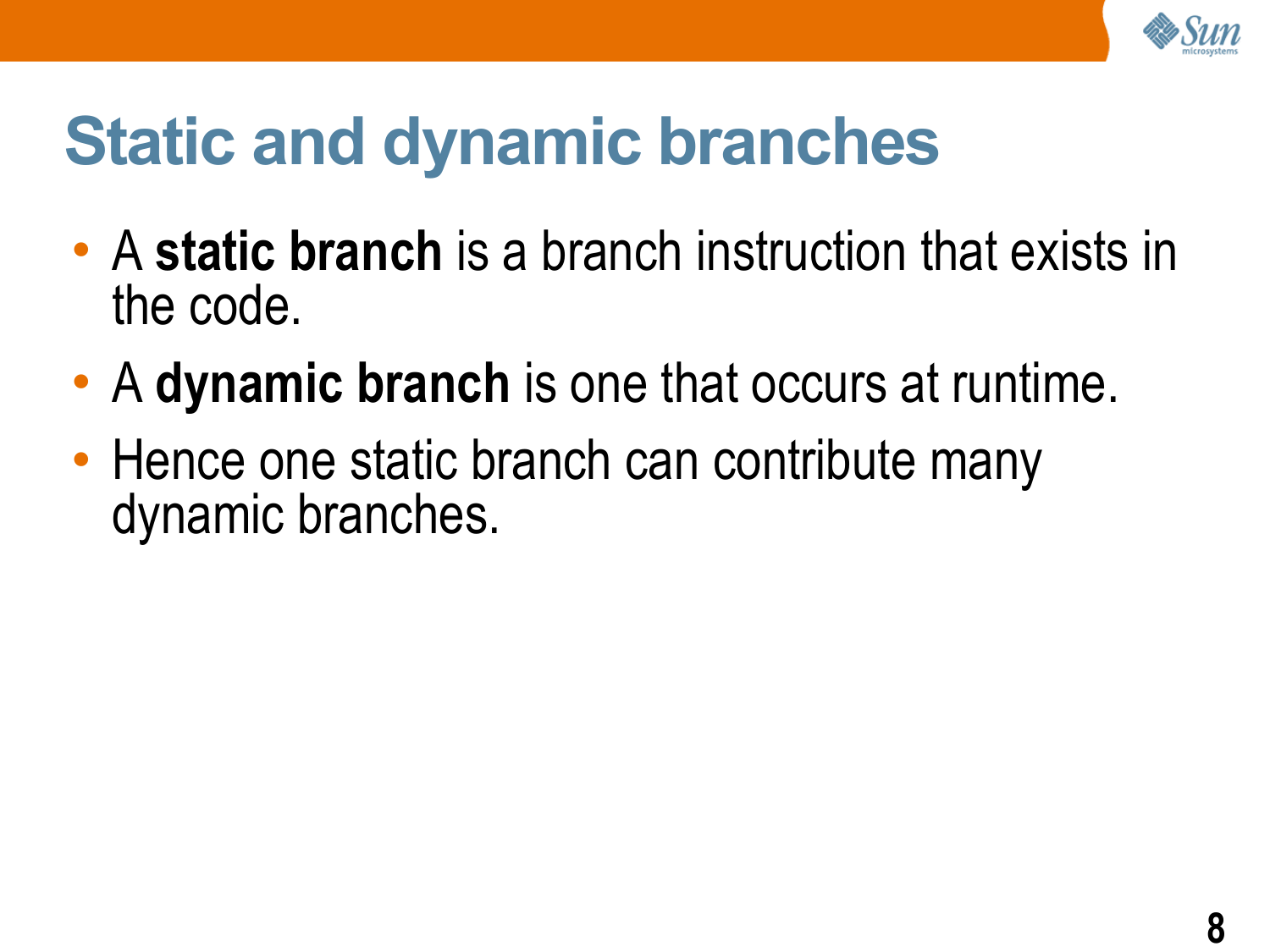

#### **A representative workload is....**

A representative training workload is one for which each static branch is either:

• usually taken by both the training and reference workloads,

or

• usually untaken by both of them.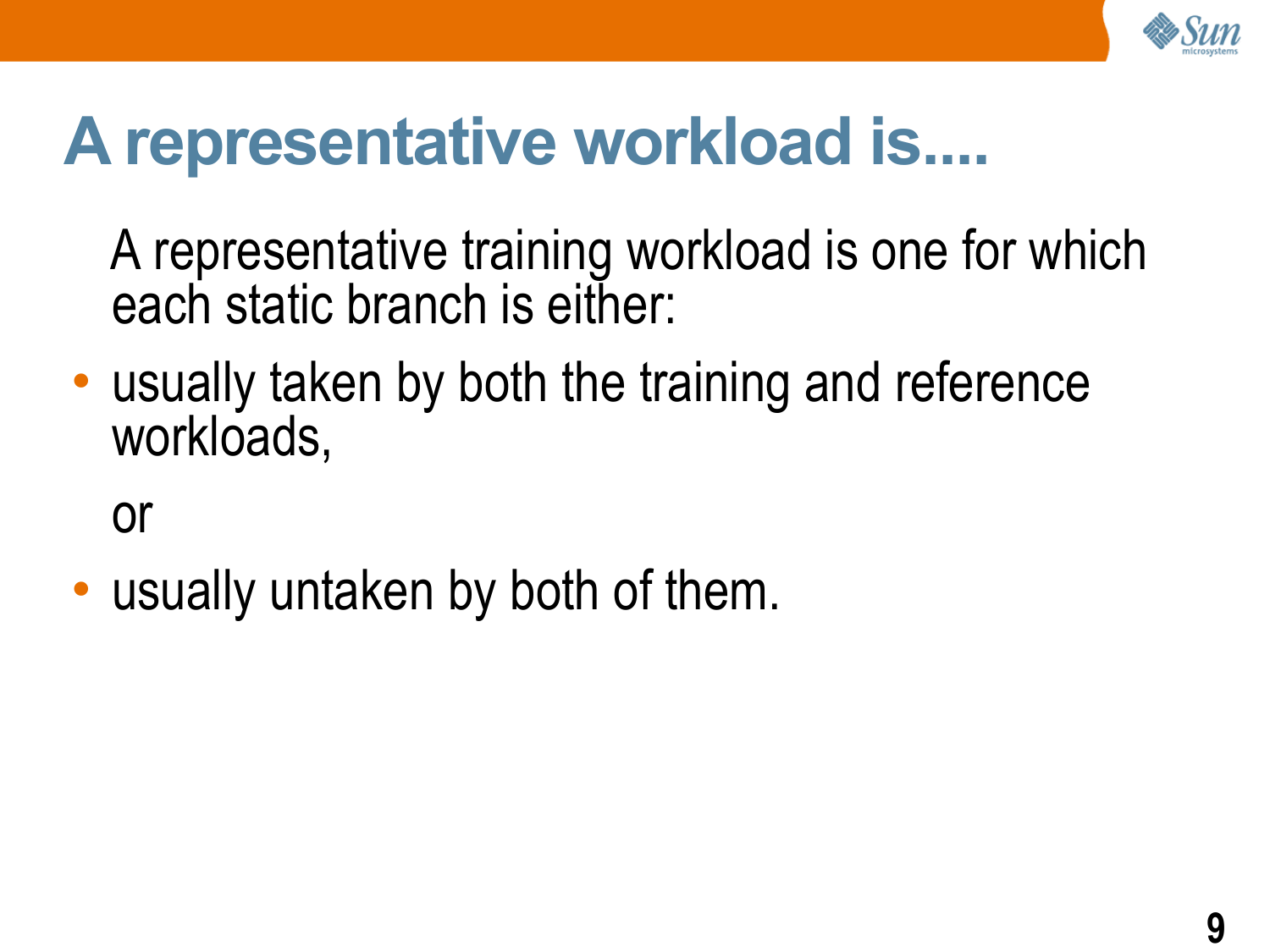

### **Correspondence Value**

- Correspondence Value for a benchmark
- Total number of correctly predicted dynamic branches divided by the total number of dynamic branches
- Ranges from zero (no branches correctly predicted)
- To 100% (meaning all branches correctly predicted)

$$
CV = \frac{\sum_{branches} (Frequency_{branch} * (TakenTrain_{branch}) - TakenRef_{branch})}{\sum_{branches} Frequency_{branch}}
$$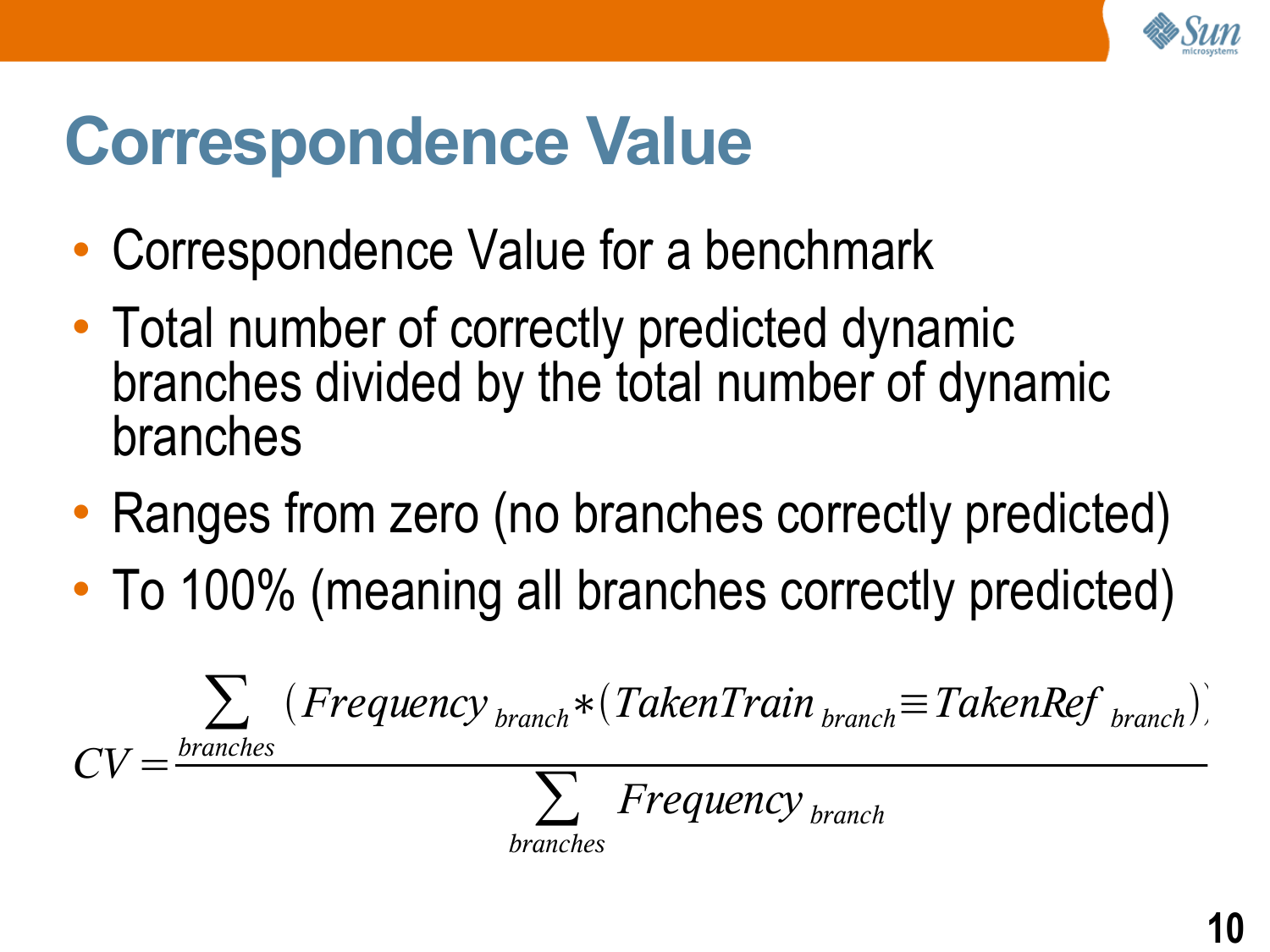

#### **Correspondence Values for CPU2000**

| <b>CPU2000_INT</b><br><b>Benchmark</b> | Correspondence<br>between train<br>and reference | <b>CPU2000 FP</b><br><b>Benchmark</b> | Correspondence<br>between train<br>and reference |
|----------------------------------------|--------------------------------------------------|---------------------------------------|--------------------------------------------------|
| 164.gzip                               | 100%                                             | 168.wupwise                           | 100%                                             |
| <b>175.vpr</b>                         | 100%                                             | 171.swim                              | 100%                                             |
| <b>176.gcc</b>                         | 98%                                              | 172.mgrid                             | 98%                                              |
| <b>181.mcf</b>                         | 100%                                             | 173.applu                             | 100%                                             |
| 186.crafty                             | 96%                                              | 177.mesa                              | 96%                                              |
| 197.parser                             | 99%                                              | 178.galgel                            | 83%                                              |
| <b>252.eon</b>                         | 100%                                             | <b>179.art</b>                        | 100%                                             |
| 253.perlbmk                            | 95%                                              | 183.equake                            | 100%                                             |
| $254$ .gap                             | 95%                                              | 187.facerec                           | 100%                                             |
| 255.vortex                             | 100%                                             | 188.ammp                              | 100%                                             |
| 256.bzip2                              | 96%                                              | 189. lucas                            | 89%                                              |
| 300.twolf                              | 100%                                             | 191.fma3d                             | 100%                                             |
|                                        |                                                  | 200.sixtrack                          | 100%                                             |
|                                        |                                                  | <b>301.apsi</b>                       | 72%                                              |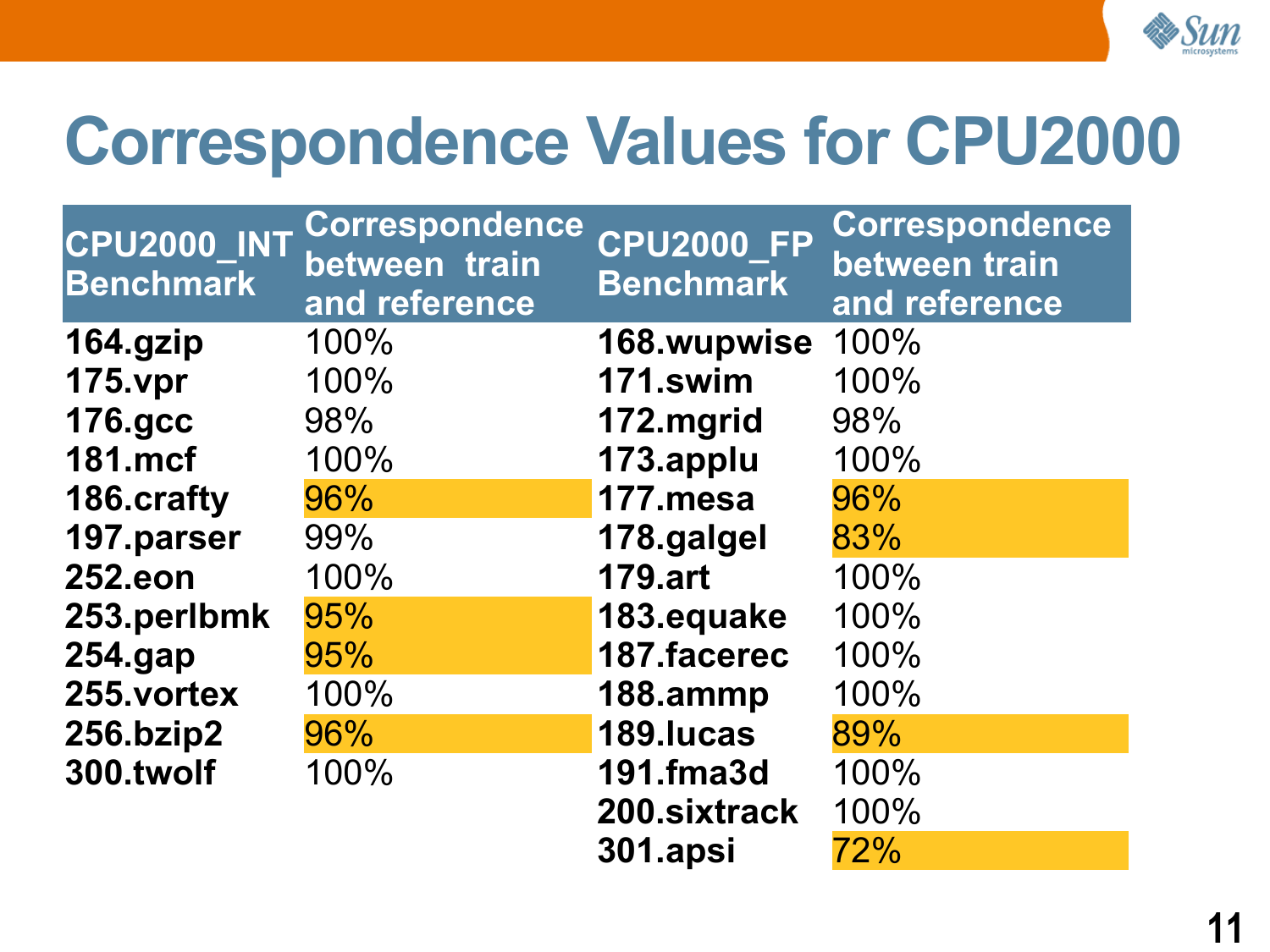

# **Visualising Correspondence Values**

- Results are easier to understand as graphs
- x-axis is probability taken in reference workload
- y-axis is probability taken in training workload
- Size of mark is proportional to frequency encountered (ie taken or untaken) in reference workload.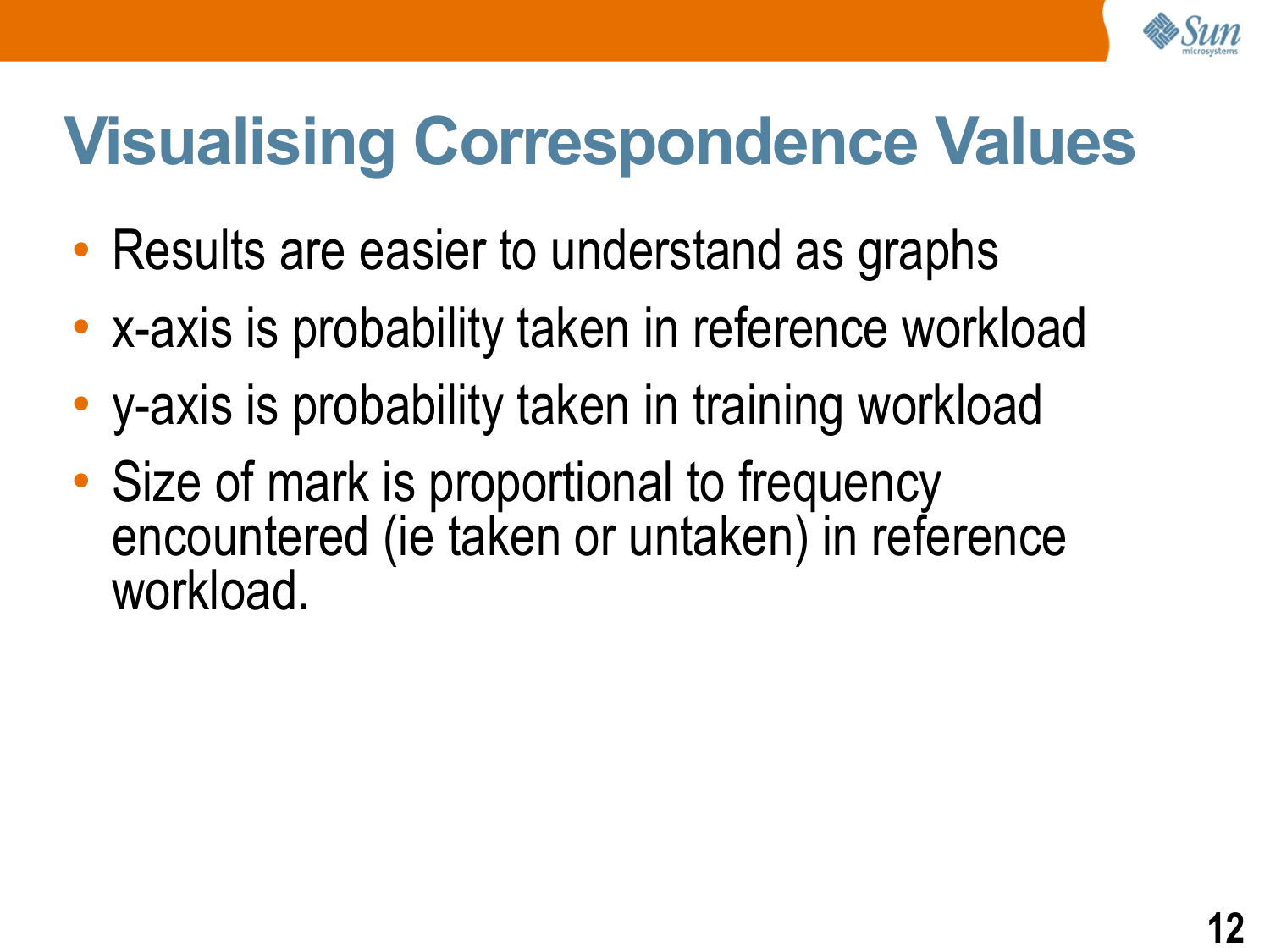

# **Visualised Correspondence Value**

Probability taken for all branch instructions



**13**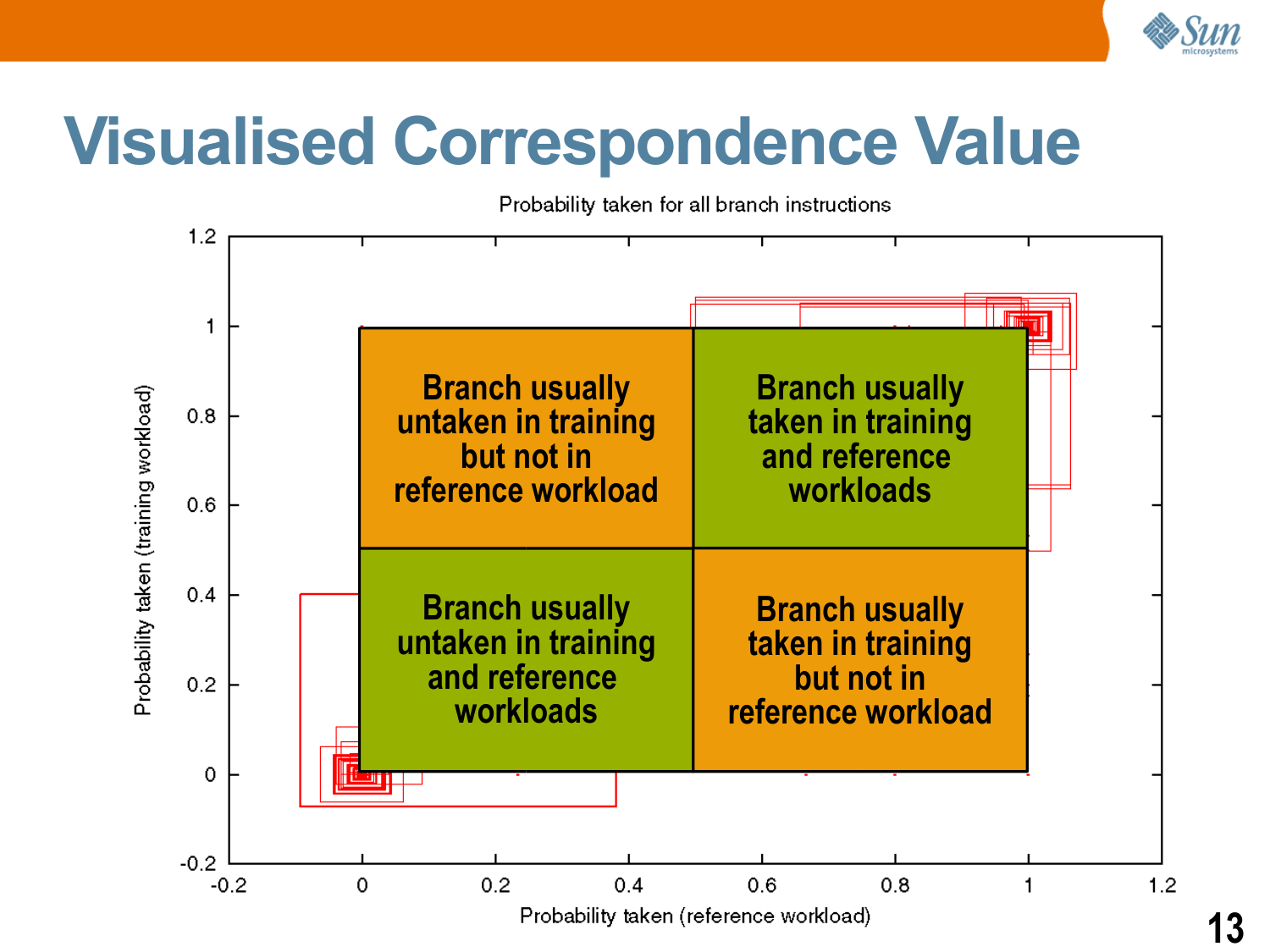

# **300.twolf (CV=100%)**

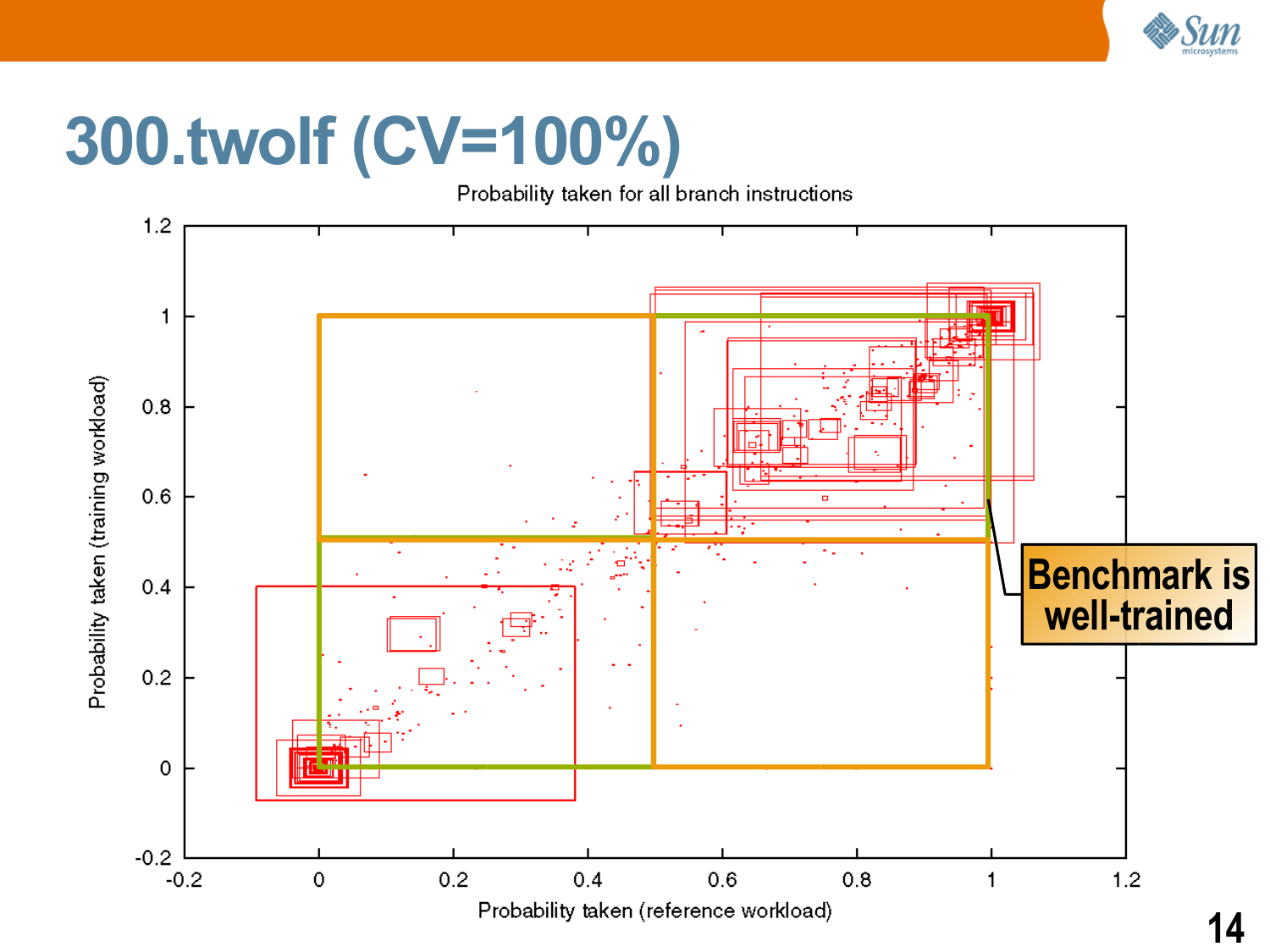

## **178.galgel (CV=83%)**

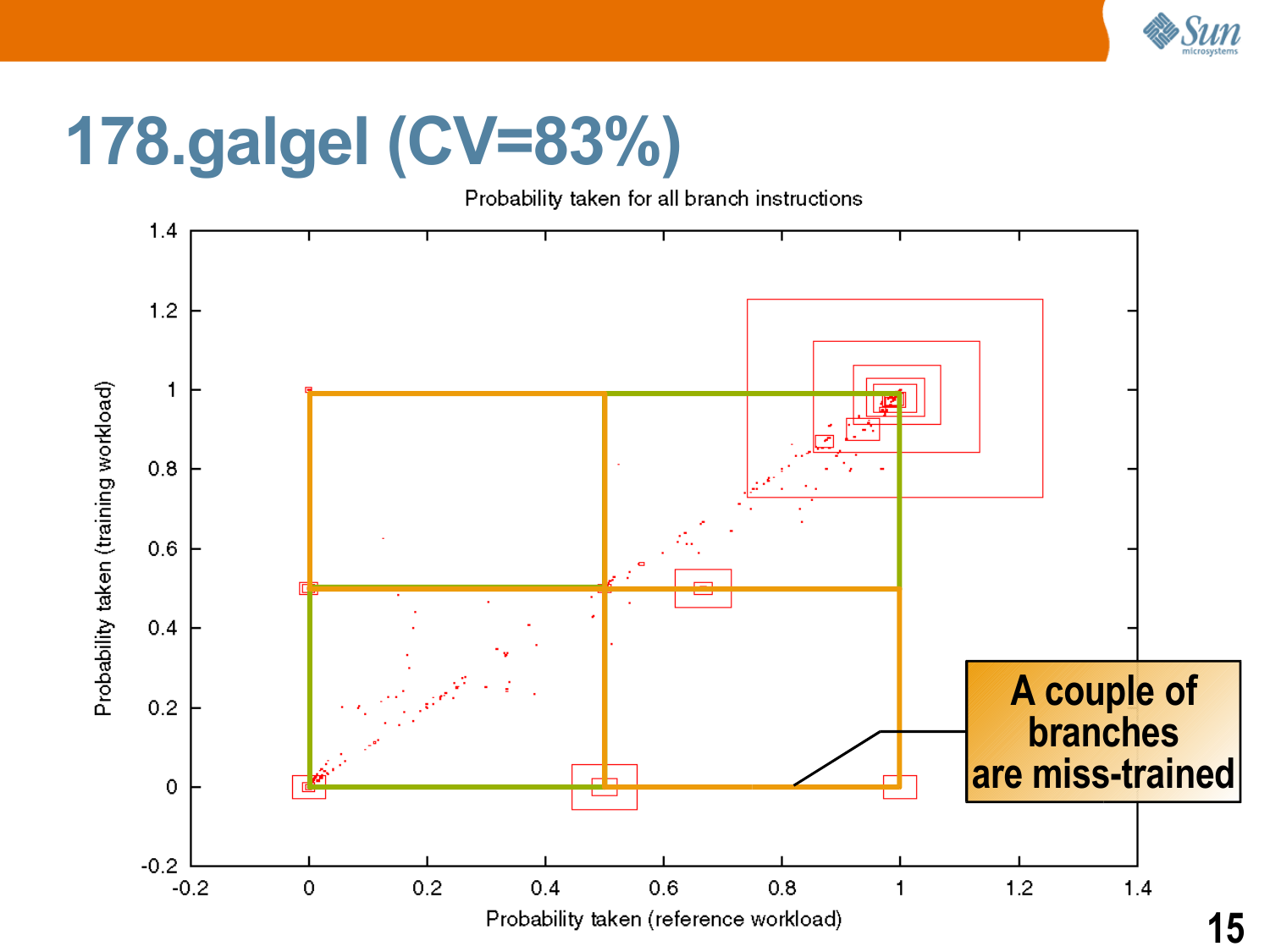

# **186.crafty (CV=96%)**

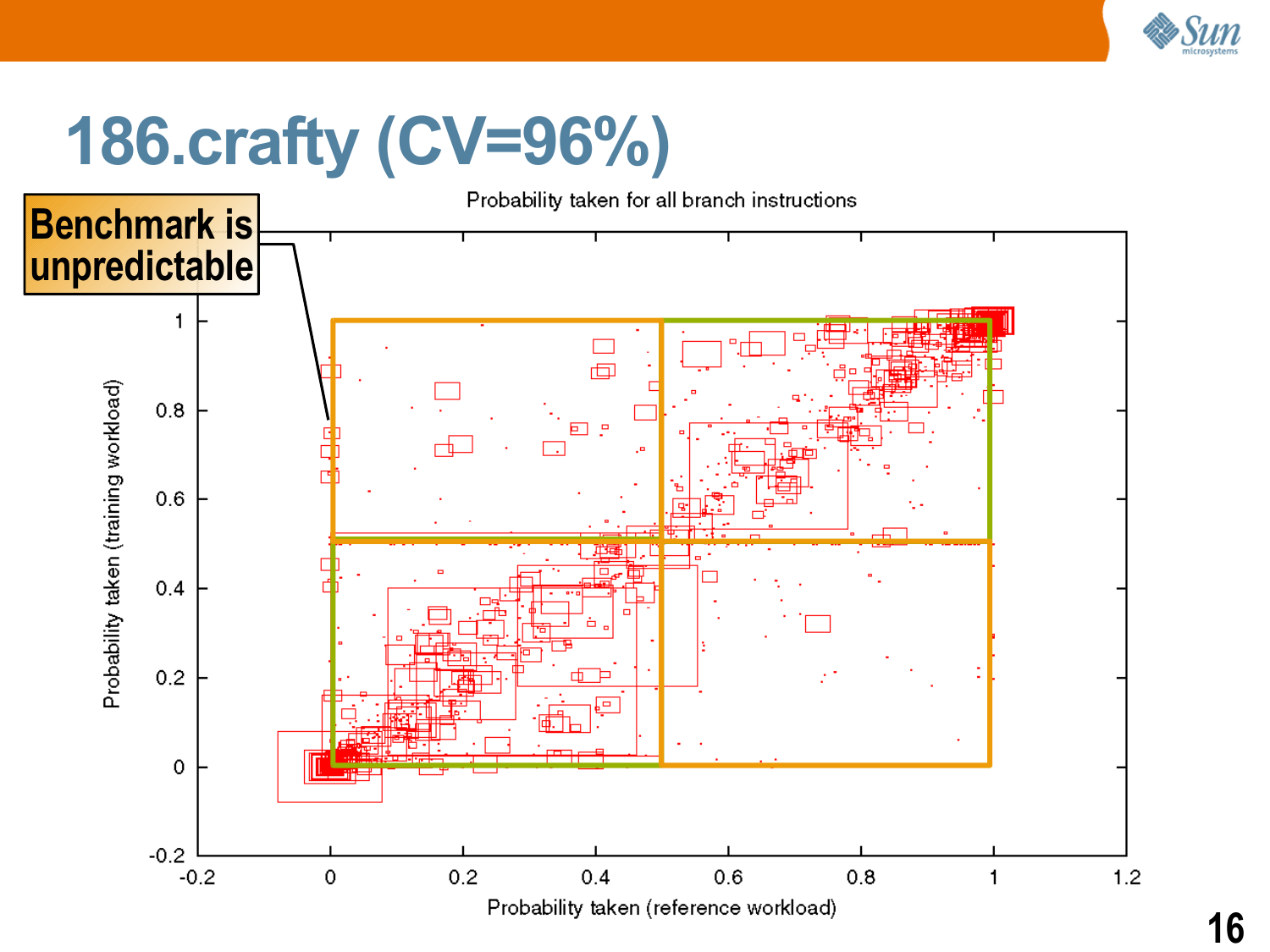

# **301.apsi (CV=72%)**

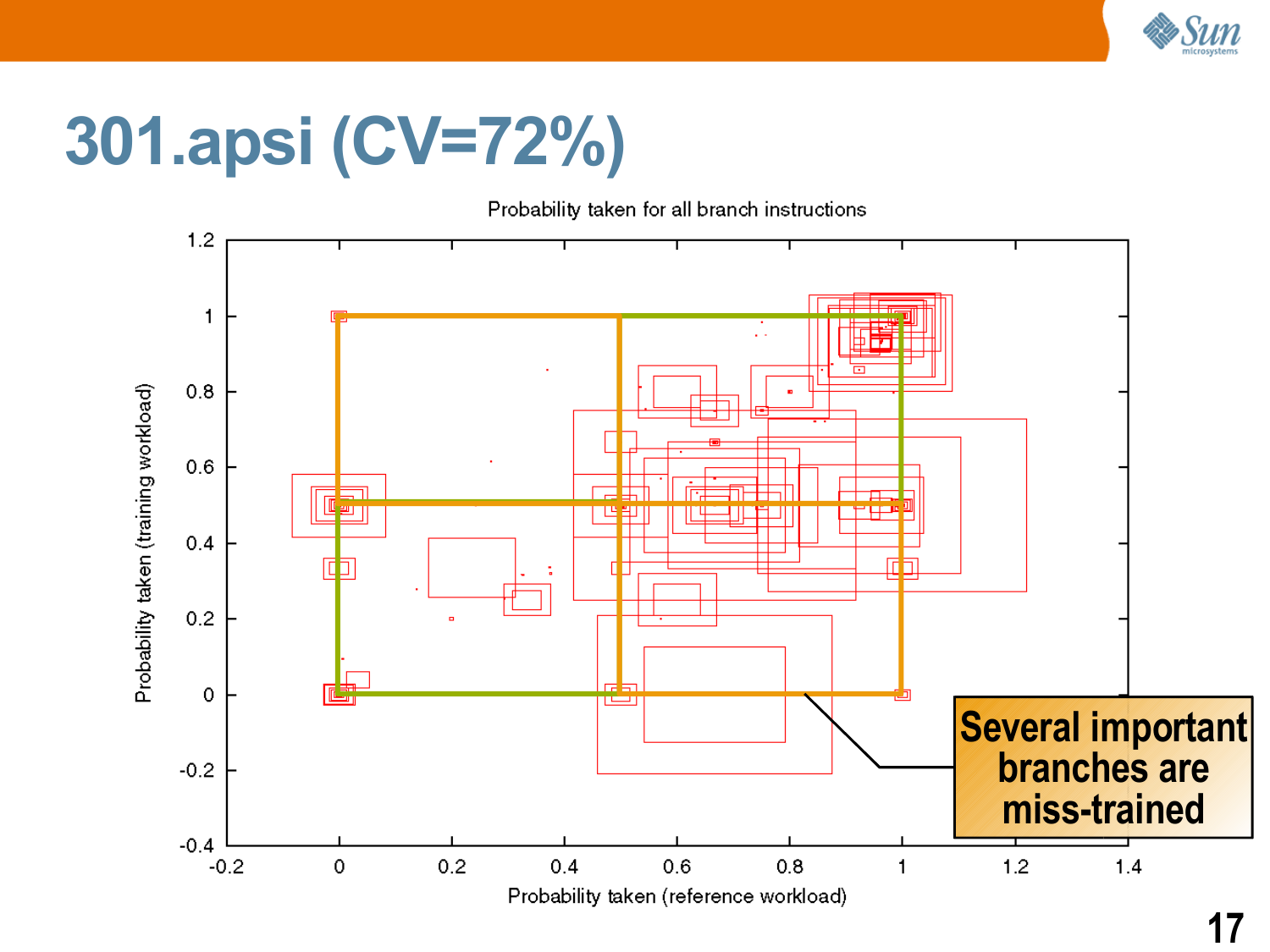

#### **Coverage data**

- However, one branch instruction might have multiple targets.
- Data per branch is not easily accessible.
- Basic block counts are more easily accessible, and unique.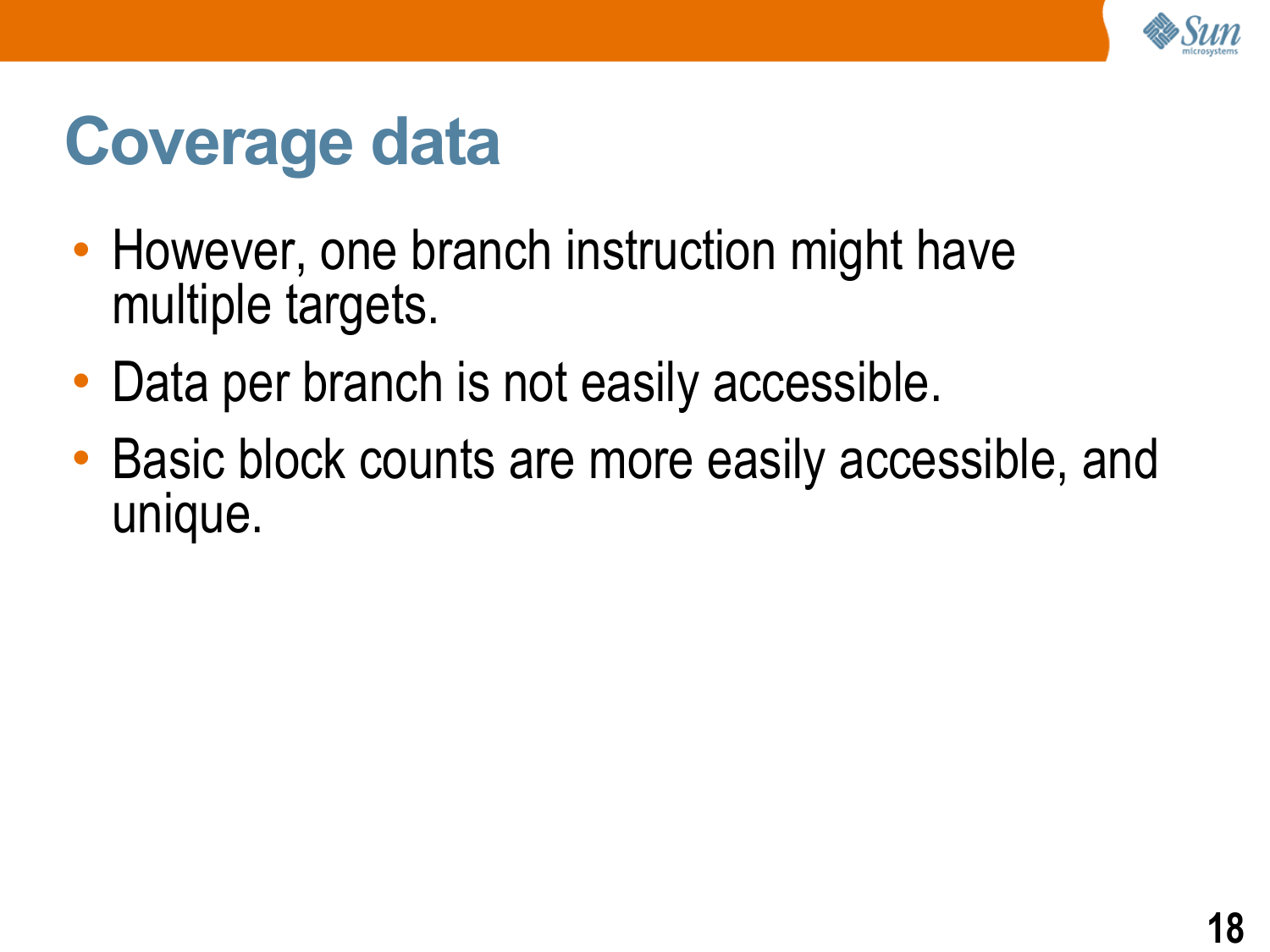

# **Coverage data**

- However, one branch instruction might have multiple targets.
- Data per branch is not easily accessible.
- Basic block counts are more easily accessible, and unique.
- However,
	- > Some basic block counts scale with runtime (eg inner loop)
	- > Some basic block counts are constant for all runtimes (eg initialisation code)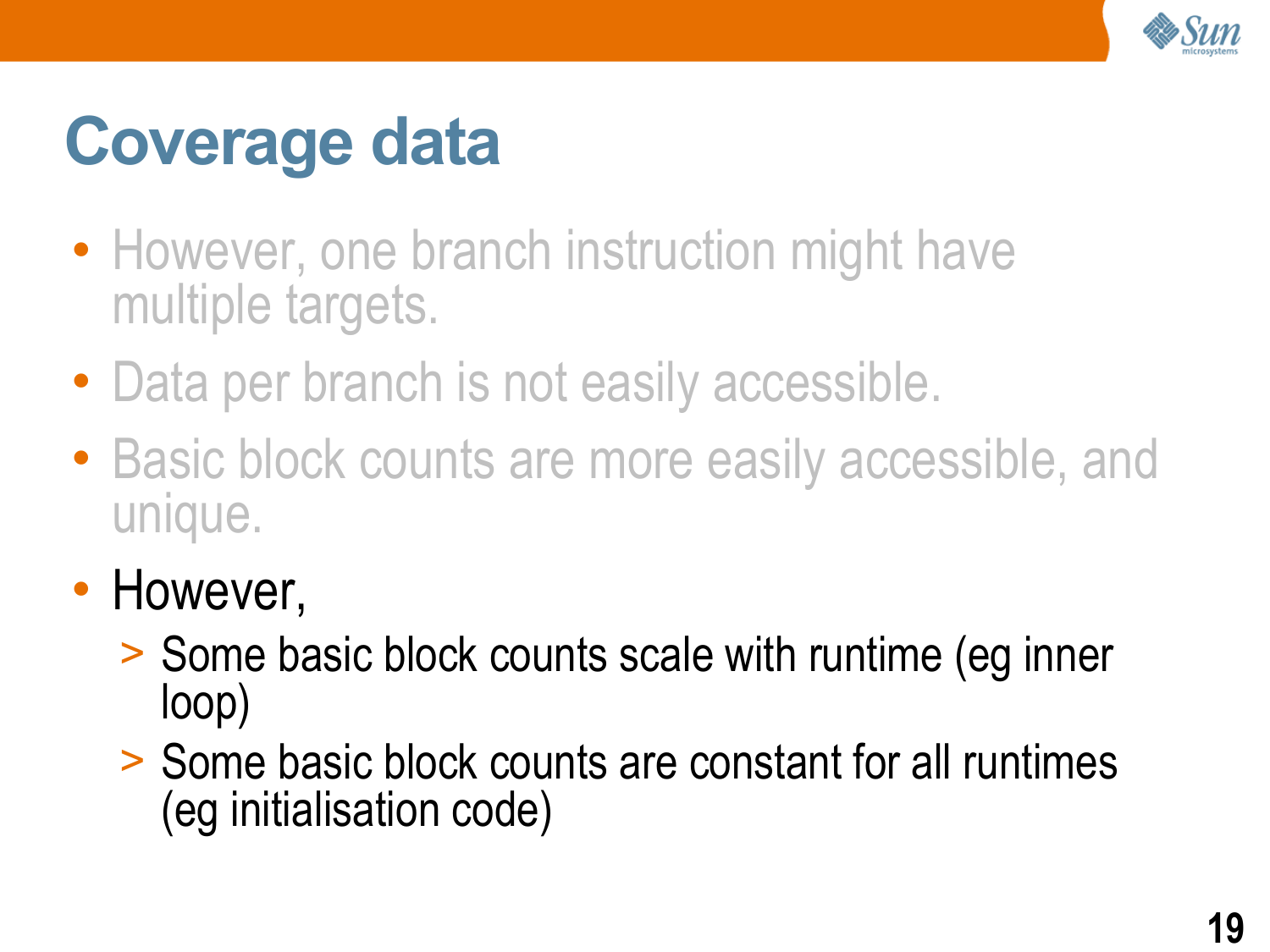

#### **A representative workload is...**

• A representative training workload will exercise all the critical basic blocks of the reference workload.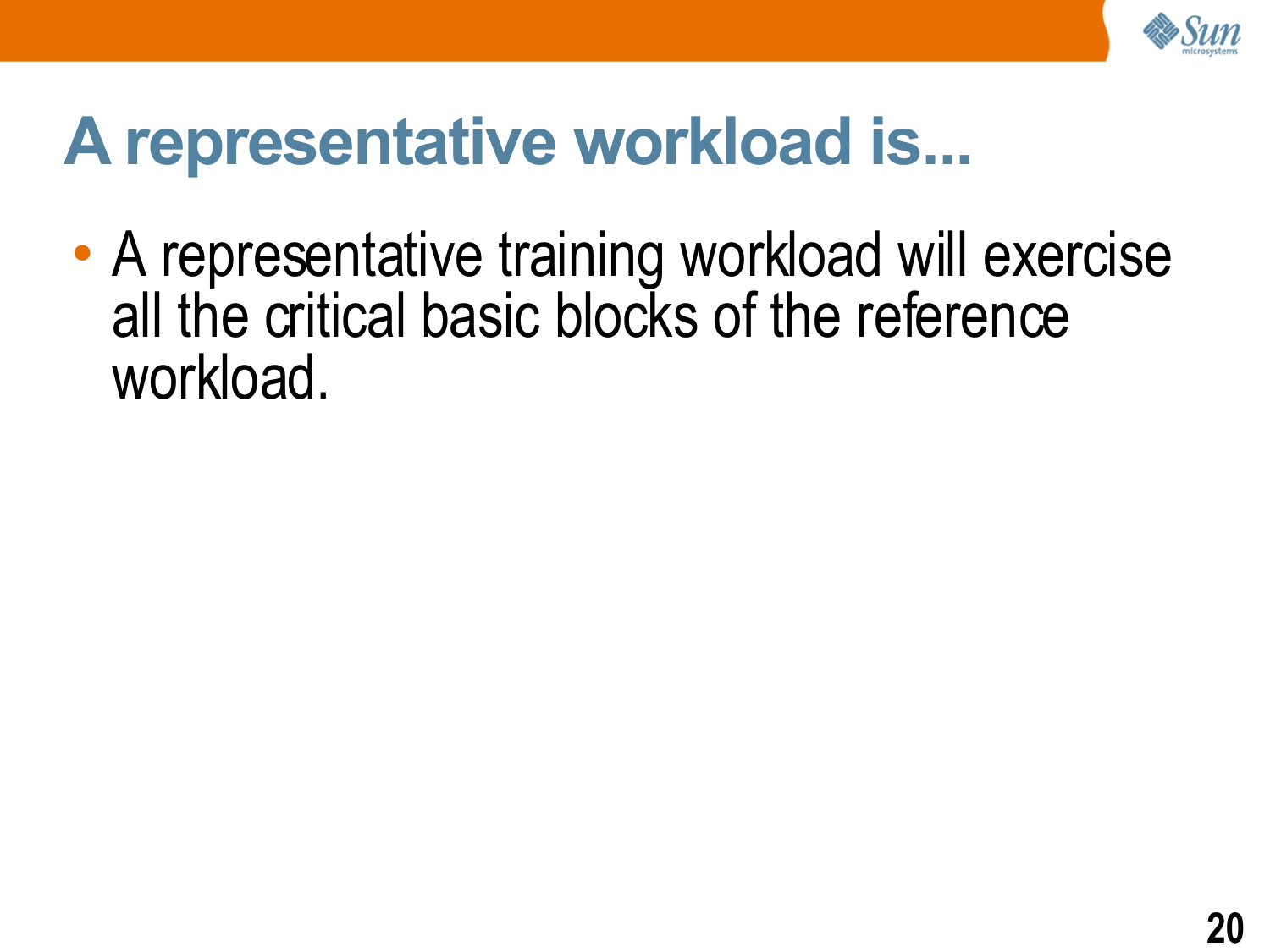

# **Coverage definition**

- The coverage is the
- Sum of the dynamic basic block counts for the reference workload that are also executed by the training workload
- Divided by the sum of all the dynamic basic block counts for the reference workload.

$$
coverage = \frac{\sum_{blocks}FrequencyRef_{block} * (FrequencyTrain_{block} > 0)}{\sum_{blocks}FrequencyRef_{block}}
$$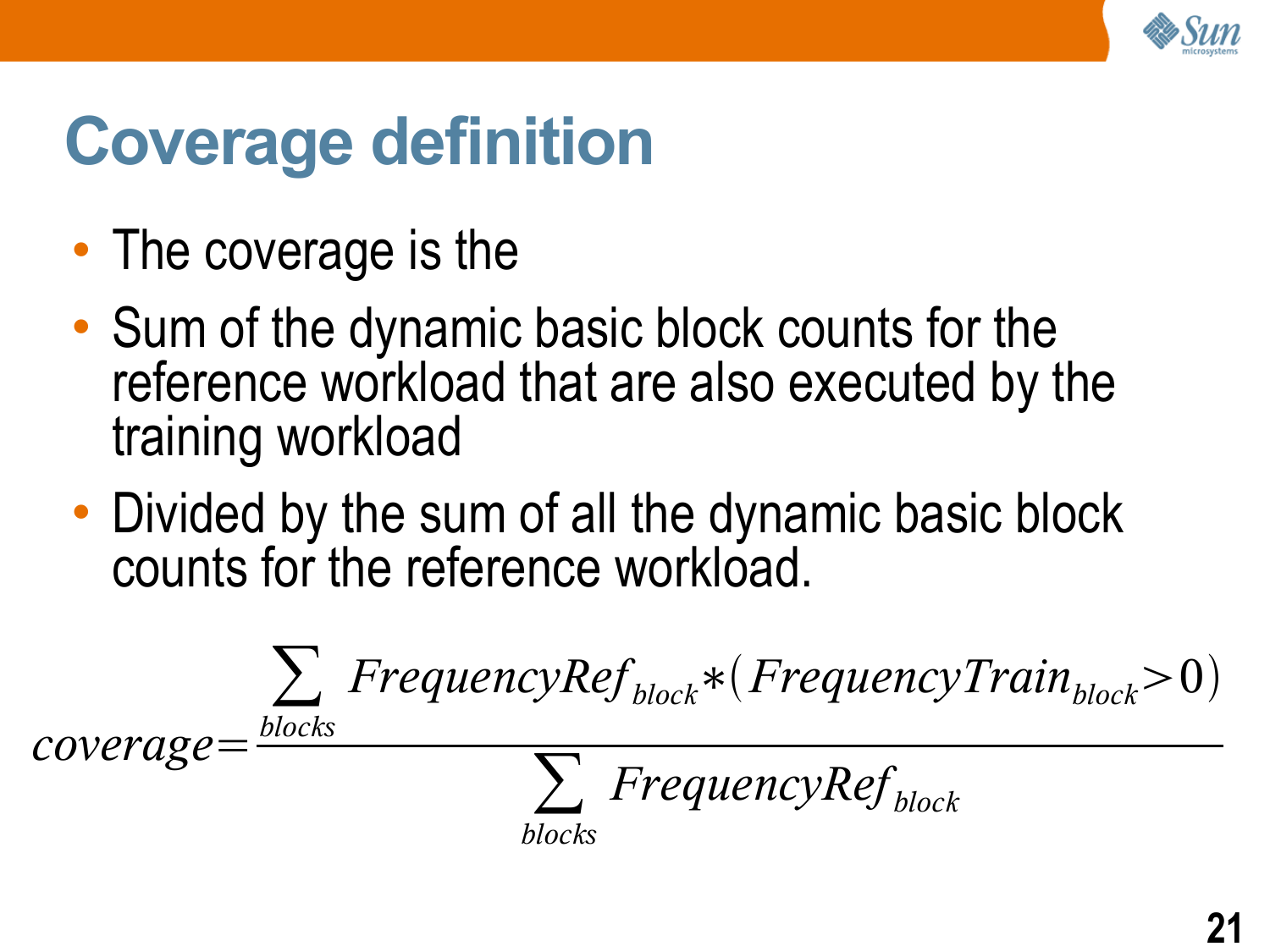

#### **Coverage CPU2000**

| <b>CPU2000</b>   | <b>Coverage</b> | <b>CPU2000</b>         | Coverage |
|------------------|-----------------|------------------------|----------|
| <b>Benchmark</b> |                 | <b>Benchmark</b>       |          |
| 164.gzip         |                 | 100% 168.wupwise       | 100%     |
| <b>175.vpr</b>   |                 | 100% 171.swim          | 100%     |
| <b>176.gcc</b>   |                 | 100% 172.mgrid         | 100%     |
| <b>181.mcf</b>   |                 | 100% 173.applu         | 100%     |
| 186.crafty       |                 | 100% 177.mesa          | 98%      |
| 197.parser       |                 | 100% 178.galgel        | 85%      |
| <b>252.eon</b>   |                 | 100% 179.art           | 100%     |
| 253.perlbmk      |                 | 100% 183.equake        | 100%     |
| 254.gap          |                 | 99% <b>187.facerec</b> | 100%     |
| 255.vortex       |                 | 100% 188.ammp          | 100%     |
| 256.bzip2        |                 | 100% 189. lucas        | 81%      |
| 300.twolf        |                 | 100% 191.fma3d         | 100%     |
|                  |                 | 200.sixtrack           | 100%     |
|                  |                 | <b>301.apsi</b>        | 37%      |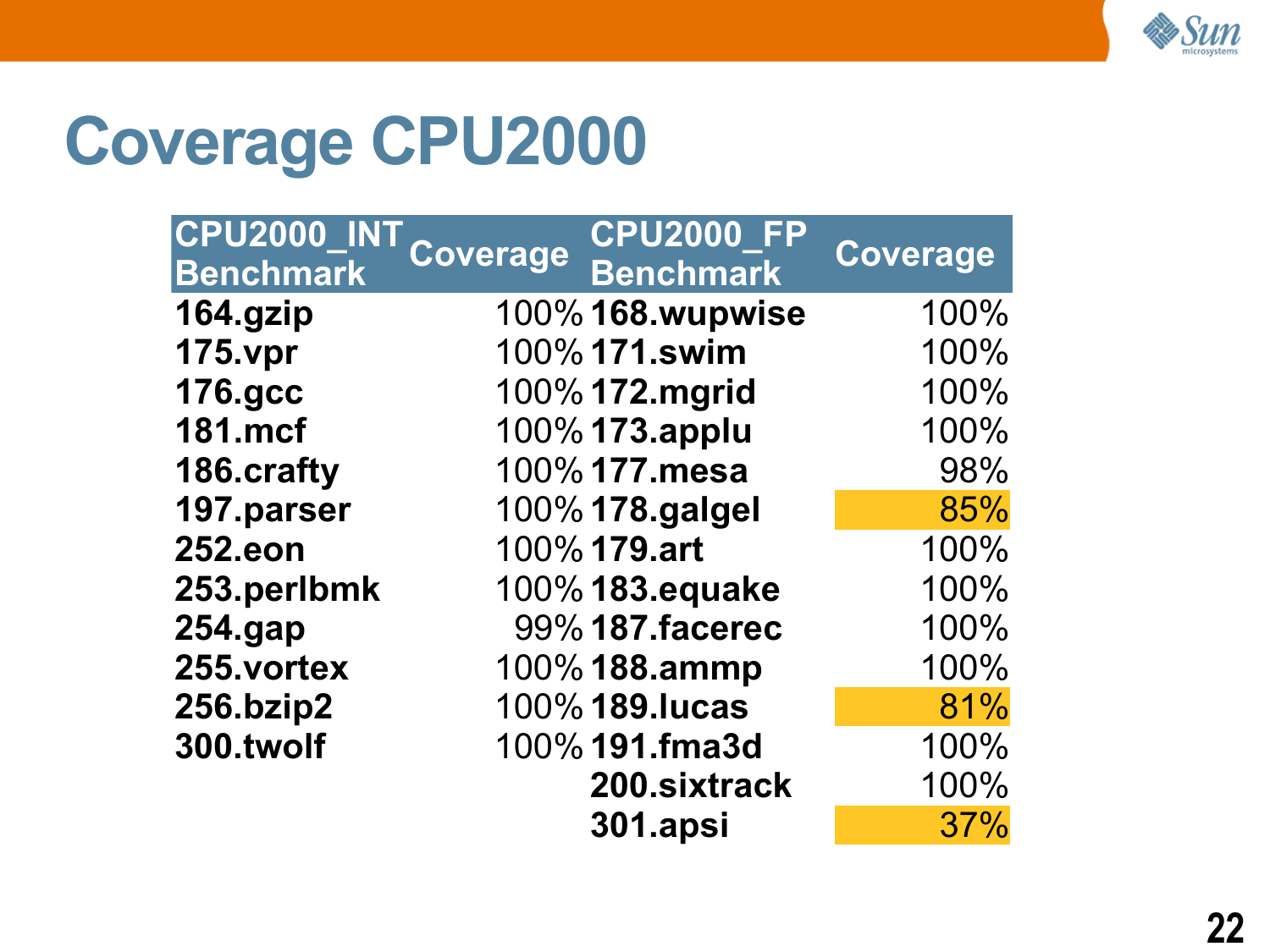

# **Visualising coverage**

- Sort the blocks in order of increasing execution count
- x-axis is sorted basic block count for reference
- y-axis is sorted basic block count for train
- Size of mark is proportional to the execution count for the reference workload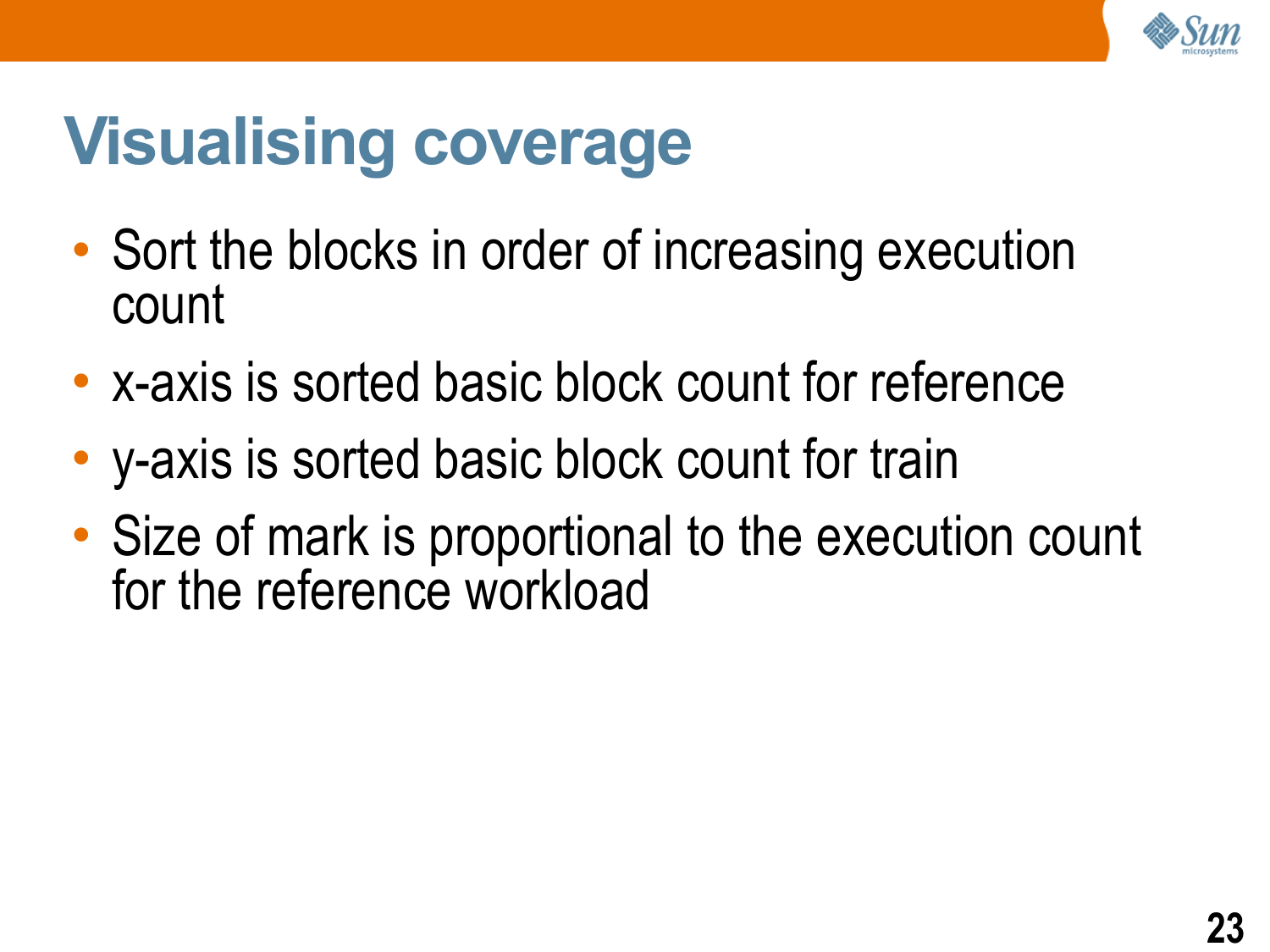

# **300.twolf coverage (100%)**

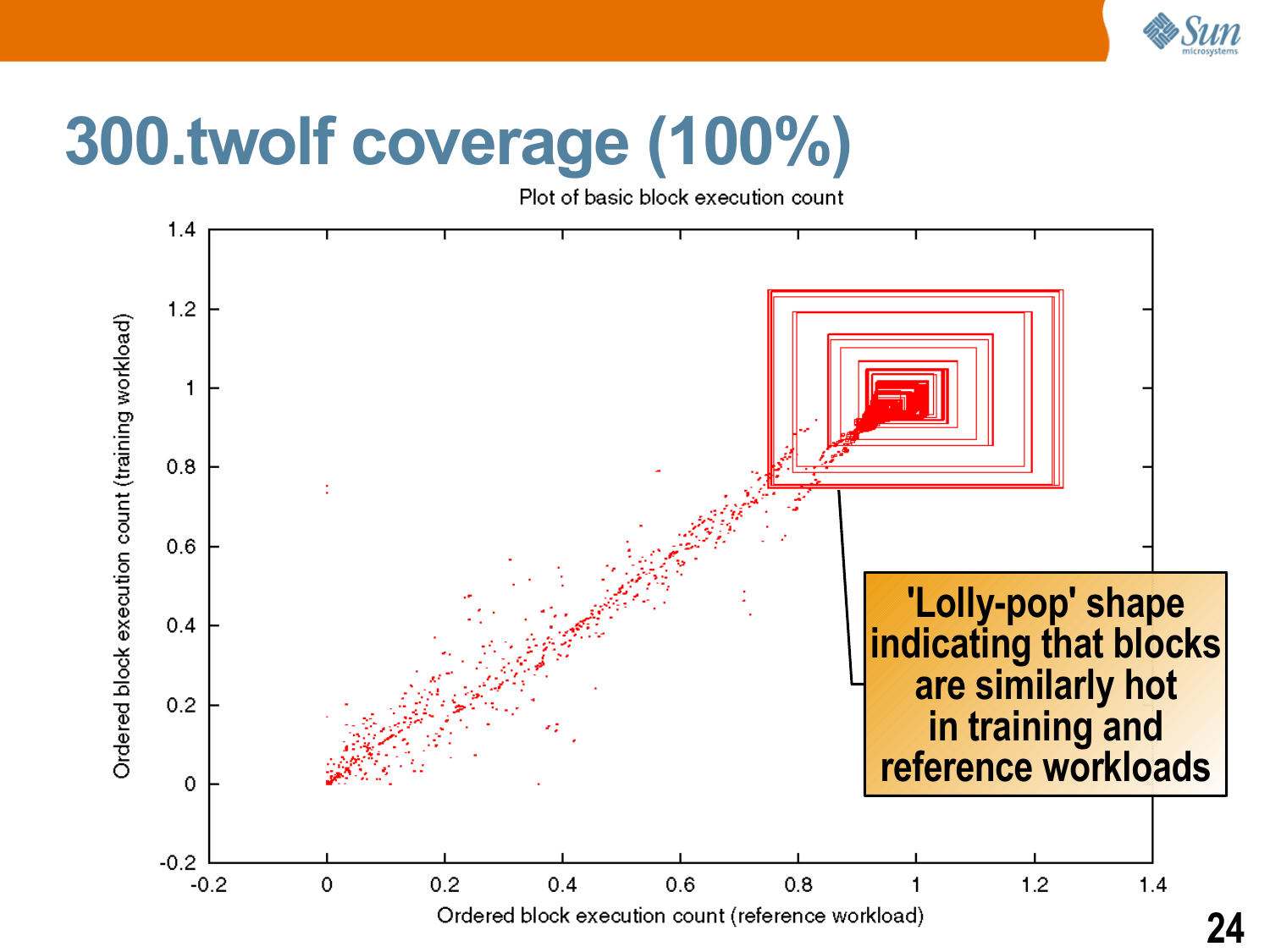

# **301.apsi coverage (37%)**



**25**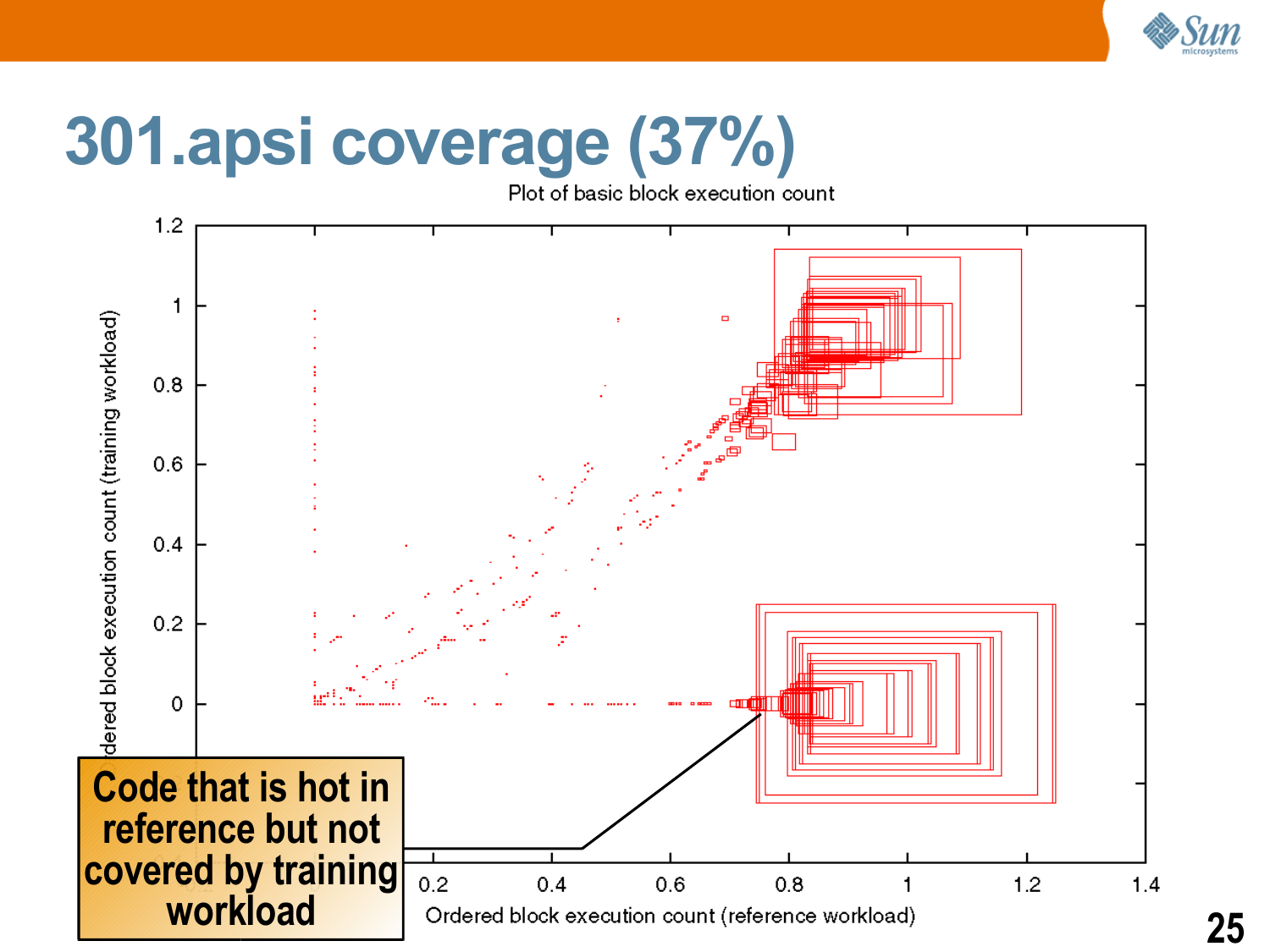

# **Concluding remarks**

- Coverage is easy to calculate, and provides a lowbar for representative training workloads.
- *If a block is not covered it cannot have been trained*
- Correspondence Value calculations are a more detailed approach.
- As can be seen from the apsi results, both approaches are complementary.
- Using these calculations it is possible to evaluate whether the current training workloads are sufficient for code path optimisations.